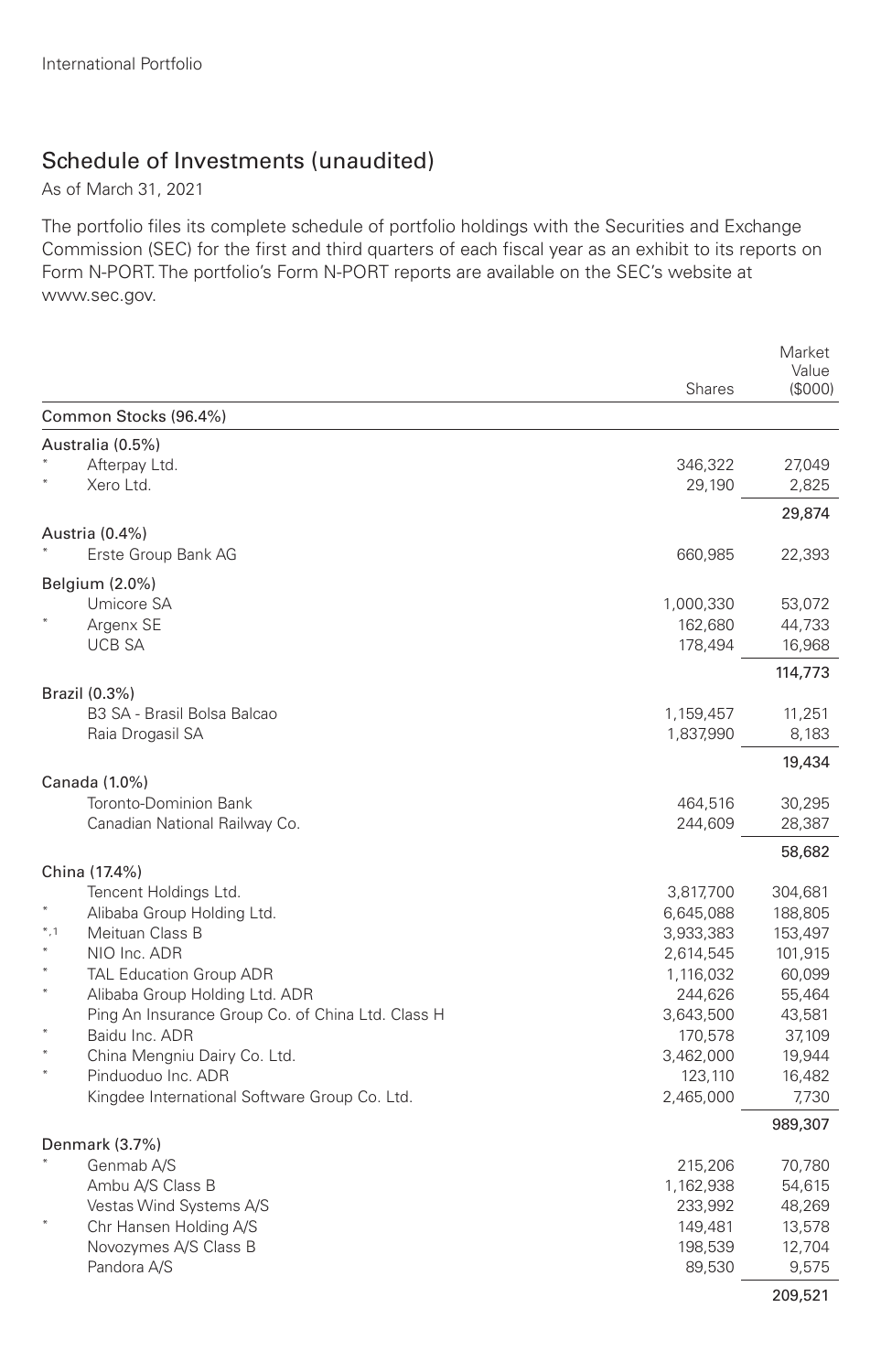|         |                                        |                    | Market                 |
|---------|----------------------------------------|--------------------|------------------------|
|         |                                        | Shares             | Value<br>$($ \$000 $)$ |
|         | France (5.9%)                          |                    |                        |
|         | Kering SA                              | 230,889            | 159,327                |
|         | L'Oreal SA                             | 221,688            | 84,924                 |
|         | Schneider Electric SE                  | 398,524            | 60,709                 |
|         | Alstom SA                              | 394,258            | 19,645                 |
|         | Legrand SA                             | 137,734            | 12,797                 |
|         | Faurecia SE                            | 20,869             | 1,114                  |
|         |                                        |                    | 338,516                |
| $*, 1$  | Germany (8.1%)<br>Zalando SE           |                    |                        |
| $*, 1$  | Delivery Hero SE                       | 862,076<br>623,860 | 84,473                 |
| ×       | <b>HelloFresh SE</b>                   | 875,923            | 80,863<br>65,263       |
|         | Bayerische Motoren Werke AG            | 387,169            | 40,179                 |
|         | Infineon Technologies AG               | 799,098            | 34,000                 |
| $^*,2$  | CureVac NV                             | 288,786            | 26,412                 |
|         | adidas AG                              | 79,949             | 24,975                 |
| $^*,2$  | Jumia Technologies AG ADR              | 644,932            | 22,869                 |
|         | Knorr-Bremse AG                        | 137,588            | 17,170                 |
|         | <b>BASF SE</b>                         | 191,386            | 15,905                 |
|         | <b>GEA Group AG</b>                    | 338,543            | 13,886                 |
|         | Allianz SE (Registered)                | 52,334             | 13,311                 |
|         | SAP SE                                 | 97,309             | 11,936                 |
|         | MorphoSys AG                           | 60,083             | 5,234                  |
|         | Home24 SE                              | 211,488            | 4,592                  |
|         |                                        |                    | 461,068                |
|         | Hong Kong (2.3%)                       |                    |                        |
|         | AIA Group Ltd.                         | 7,160,800          | 87,625                 |
|         | Hong Kong Exchanges & Clearing Ltd.    | 692,940            | 41,109                 |
|         | India (1.3%)                           |                    | 128,734                |
|         | Housing Development Finance Corp. Ltd. | 1,000,325          | 34,370                 |
|         | HDFC Bank Ltd.                         | 1,449,045          | 29,662                 |
|         | Larsen & Toubro Ltd.                   | 467,001            | 9,102                  |
| $*,3,4$ | ANI Technologies Private Ltd. PP       | 19,170             | 3,536                  |
|         |                                        |                    | 76,670                 |
|         | Indonesia (0.2%)                       |                    |                        |
|         | Bank Central Asia Tbk PT               | 6,210,600          | 13,301                 |
|         | $\textsf{Israel}(0.4\%)$               |                    |                        |
|         | Wix.com Ltd.                           | 81,709             | 22,815                 |
|         | Italy (2.5%)                           |                    |                        |
|         | Ferrari NV                             | 393,814            | 82,379                 |
|         | <b>EXOR NV</b>                         | 362,003            | 30,532                 |
|         | Intesa Sanpaolo SPA                    | 10,611,154         | 28,752                 |
|         |                                        |                    | 141,663                |
|         | Japan (8.7%)<br>M3 Inc.                | 1,963,200          | 134,770                |
|         | Nidec Corp.                            | 941,600            | 114,807                |
|         | SMC Corp.                              | 93,700             | 54,569                 |
|         | Sony Corp.                             | 355,700            | 37,645                 |
|         | Recruit Holdings Co. Ltd.              | 541,800            | 26,606                 |
|         | Takeda Pharmaceutical Co. Ltd.         | 670,300            | 24,434                 |
|         | Bridgestone Corp.                      | 508,300            | 20,665                 |
|         | Sekisui Chemical Co. Ltd.              | 729,400            | 14,045                 |
|         | Murata Manufacturing Co. Ltd.          | 174,000            | 14,006                 |
|         | Kubota Corp.                           | 574,200            | 13,099                 |
|         |                                        |                    |                        |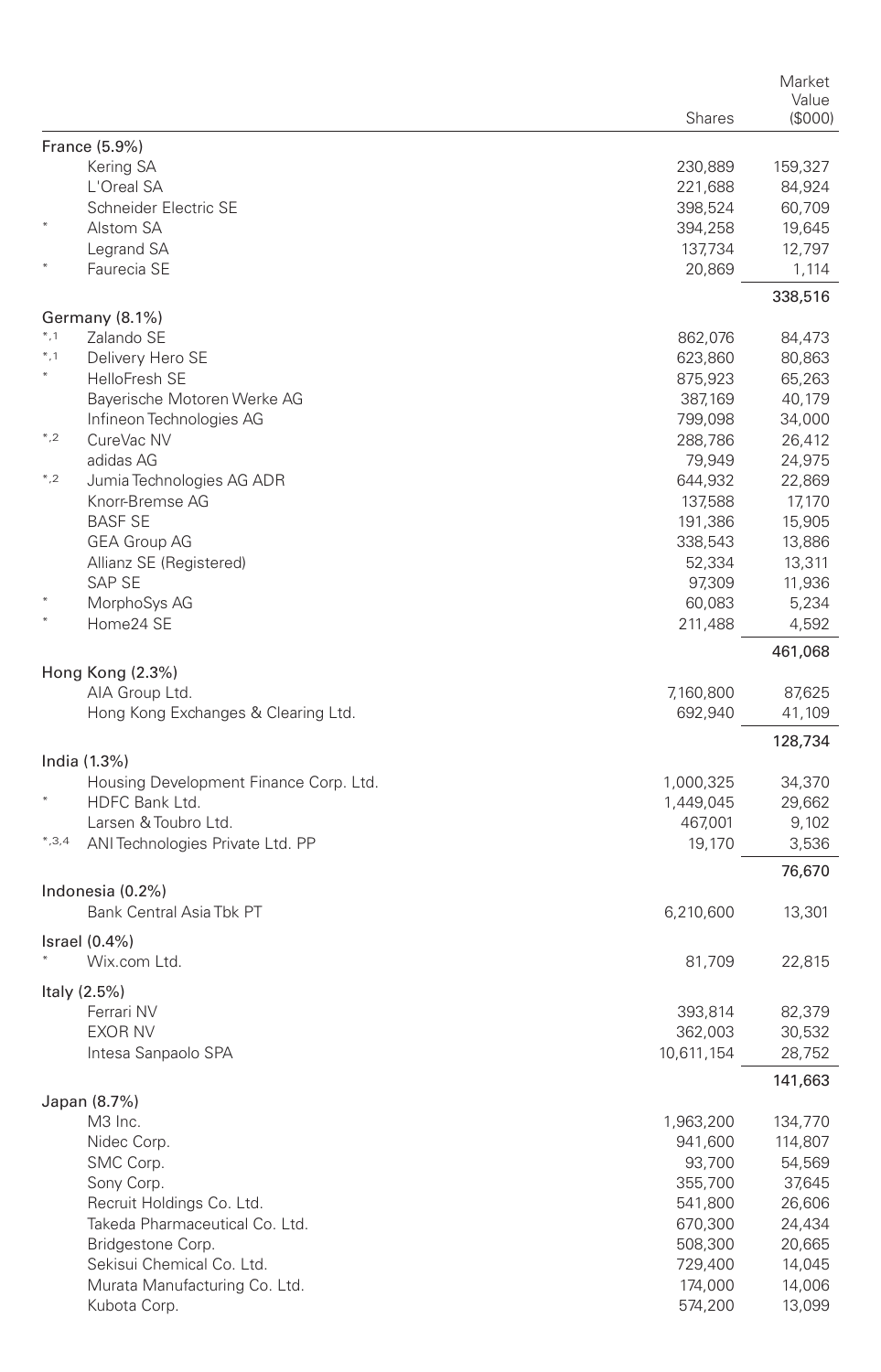|        |                                                           | <b>Shares</b>   | Market<br>Value<br>$($ \$000 $)$ |
|--------|-----------------------------------------------------------|-----------------|----------------------------------|
|        | Toyota Motor Corp.                                        | 152,100         | 11,836                           |
|        | SBI Holdings Inc.                                         | 395,800         | 10,755                           |
|        | Pigeon Corp.                                              | 270,900         | 10,272                           |
|        | SoftBank Group Corp.                                      | 114,200         | 9,723                            |
|        | Netherlands (9.2%)                                        |                 | 497,232                          |
|        | <b>ASML Holding NV</b>                                    | 603,632         | 370,370                          |
| $*, 1$ | Adyen NV                                                  | 62,380          | 139,195                          |
|        | Koninklijke Philips NV                                    | 303,281         | 17,295                           |
|        | Norway (0.8%)                                             |                 | 526,860                          |
|        | Equinor ASA                                               | 1,644,462       | 32,099                           |
|        | <b>DNB ASA</b>                                            | 690,942         | 14,733                           |
|        |                                                           |                 | 46,832                           |
|        | South Korea (1.2%)                                        |                 |                                  |
|        | Samsung Electronics Co. Ltd.                              | 674,696         | 48,811                           |
|        | Samsung SDI Co. Ltd.                                      | 34,422          | 20,241                           |
|        | Spain (2.0%)                                              |                 | 69,052                           |
|        | Industria de Diseno Textil SA                             | 1,765,626       | 58,336                           |
|        | Iberdrola SA (XMAD)                                       | 2,169,557       | 28,002                           |
|        | Banco Bilbao Vizcaya Argentaria SA                        | 5,201,099       | 27,104                           |
|        | Sweden (2.5%)                                             |                 | 113,442                          |
|        | Atlas Copco AB Class A                                    | 1,083,355       | 66,049                           |
|        | Kinnevik AB Class B                                       | 820,157         | 39,862                           |
|        | Assa Abloy AB Class B                                     | 680,461         | 19,584                           |
|        | Svenska Handelsbanken AB Class A                          | 1,294,529       | 14,073                           |
|        |                                                           |                 | 139,568                          |
|        | Switzerland (4.2%)<br>Roche Holding AG                    | 158,344         | 51,294                           |
|        | Nestle SA (Registered)                                    | 454,651         | 50,683                           |
|        | Temenos AG (Registered)                                   | 158,609         | 22,886                           |
|        | Cie Financiere Richemont SA (Registered) Class A          | 215,937         | 20,735                           |
|        | Novartis AG (Registered)                                  | 236,088         | 20,181                           |
|        | Alcon Inc.                                                | 260,615         | 18,289                           |
|        | Lonza Group AG (Registered)                               | 30,396          | 17,000                           |
|        | Chocoladefabriken Lindt & Spruengli AG Ptg. Ctf.          | 1,735           | 15,114                           |
|        | Sika AG (Registered)<br>Straumann Holding AG (Registered) | 41,821<br>7,711 | 11,959<br>9,627                  |
|        |                                                           |                 | 237,768                          |
|        | Taiwan (1.5%)                                             |                 |                                  |
|        | Taiwan Semiconductor Manufacturing Co. Ltd.               | 3,356,000       | 70,675                           |
|        | Sea Ltd. ADR                                              | 63,194          | 14,107                           |
|        | United Kingdom (5.1%)                                     |                 | 84,782                           |
|        | Ocado Group plc                                           | 2,076,790       | 58,227                           |
|        | Diageo plc                                                | 865,085         | 35,539                           |
|        | Royal Dutch Shell plc Class A (XLON)                      | 1,525,713       | 29,991                           |
|        | Barclays plc                                              | 7,783,483       | 19,933                           |
|        | Whitbread plc                                             | 419,486         | 19,802                           |
|        | Royal Dutch Shell plc Class A                             | 948,309         | 18,659                           |
|        | Burberry Group plc                                        | 692,229         | 18,109                           |
|        | National Grid plc                                         | 1,517,229       | 18,010                           |
|        | Rolls-Royce Holdings plc                                  | 11,933,101      | 17,329                           |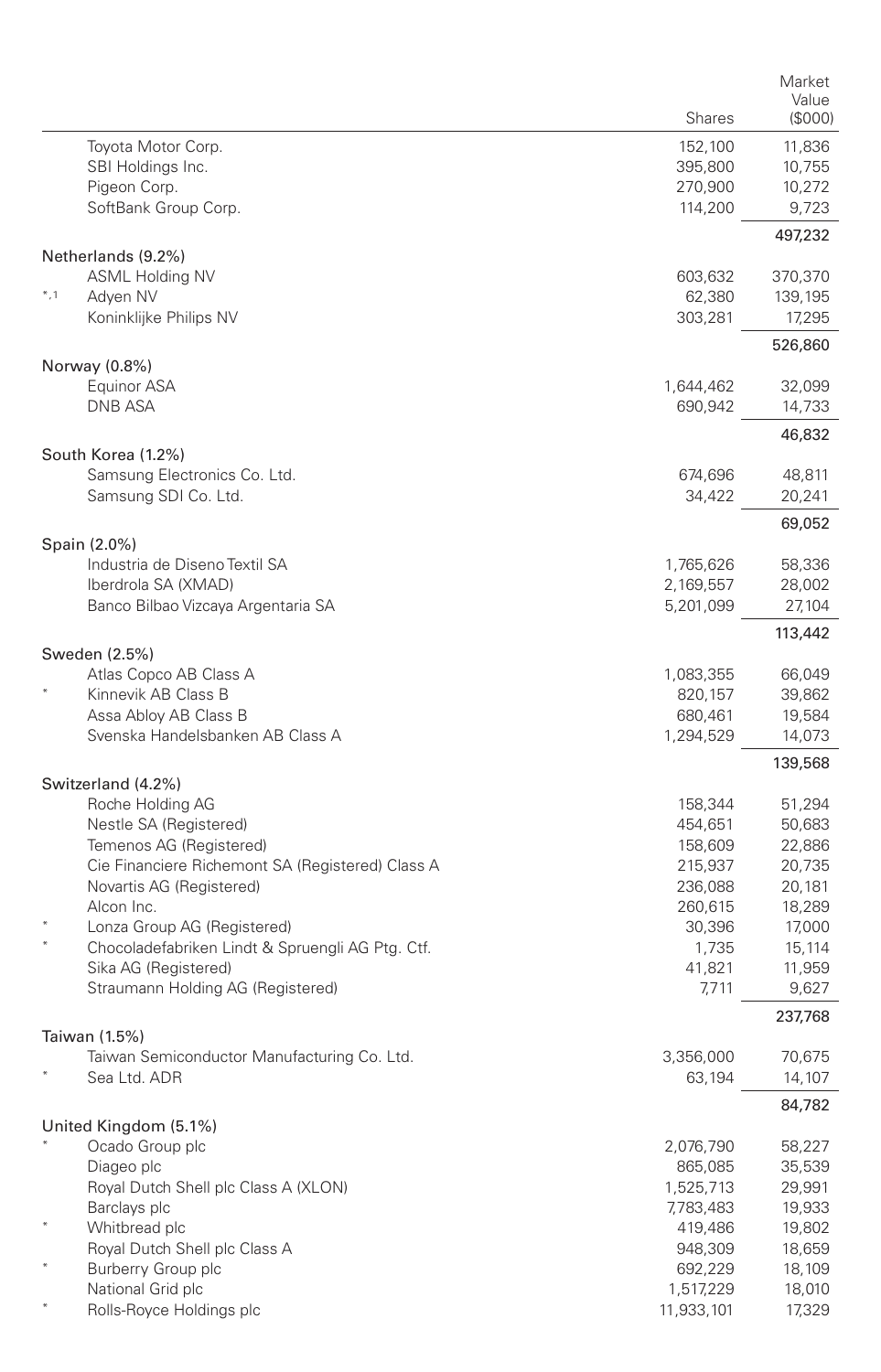|                  |                                           |           | Market<br>Value |
|------------------|-------------------------------------------|-----------|-----------------|
|                  |                                           | Shares    | (\$000)         |
|                  | Reckitt Benckiser Group plc               | 190,869   | 17,085          |
|                  | Bunzl plc                                 | 429,911   | 13,760          |
|                  | Next plc                                  | 113,368   | 12,287          |
|                  | GlaxoSmithKline plc                       | 540,680   | 9,572           |
|                  |                                           |           | 288,303         |
|                  | United States (15.2%)                     |           |                 |
|                  | MercadoLibre Inc.                         | 157,056   | 231,208         |
|                  | Tesla Inc.                                | 293,633   | 196,126         |
|                  | Illumina Inc.                             | 389,555   | 149,613         |
| $\ast$<br>$\ast$ | Spotify Technology SA                     | 401,389   | 107,552         |
| $\ast$           | Moderna Inc.                              | 696,613   | 91,222          |
|                  | Amazon.com Inc.                           | 11,318    | 35,019          |
|                  | Stellantis NV                             | 1,225,518 | 21,678          |
|                  | Booking Holdings Inc.                     | 8,229     | 19,172          |
|                  | Stellantis NV (XTLA)                      | 721,613   | 12,761          |
|                  |                                           |           | 864,351         |
|                  | <b>Total Common Stocks</b>                |           |                 |
|                  | (Cost \$2,983,400)                        |           | 5,494,941       |
|                  | Preferred Stock (0.3%)                    |           |                 |
|                  | *,3,4,5 You & Mr. Jones PP (Cost \$5,200) | 5,200,000 | 19,500          |
|                  | Temporary Cash Investments (3.3%)         |           |                 |
|                  | Money Market Fund (3.3%)                  |           |                 |
| 6,7              | Vanguard Market Liquidity Fund, 0.081%    |           |                 |
|                  | (Cost \$185,435)                          | 1,854,350 | 185,435         |
|                  | Total Investments (100.0%)                |           |                 |
|                  | (Cost \$3,174,035)                        |           | 5,699,876       |
|                  | Other Assets and Liabilities-Net (0.0%)   |           | 1,626           |
|                  | Net Assets (100%)                         |           | 5,701,502       |

Cost is in \$000.

- Non-income-producing security.
- 1 Security exempt from registration under Rule 144A of the Securities Act of 1933. Such securities may be sold in transactions exempt from registration, normally to qualified institutional buyers. At March 31, 2021, the aggregate value was \$458,028,000, representing 8.0% of net assets.
- 2 Includes partial security positions on loan to broker-dealers. The total value of securities on loan is \$18,689,000.
- 3 Restricted securities totaling \$23,036,000, representing 0.4% of net assets. See Restricted Securities table for additional information.
- 4 Security value determined using significant unobservable inputs.
- 5 Perpetual security with no stated maturity date.
- 6 Affiliated money market fund available only to Vanguard funds and certain trusts and accounts managed by Vanguard. Rate shown is the 7-day yield.
- 7 Collateral of \$19,205,000 was received for securities on loan.
	- ADR—American Depositary Receipt.

PP—Private Placement.

Ptg. Ctf.—Participating Certificates.

## Restricted Securities as of Period End

| Acquisition<br>Date | Acquisition<br>Cost<br>(S000) |
|---------------------|-------------------------------|
| September 2015      | 5,200                         |
| December 2015       | 5.969                         |
|                     |                               |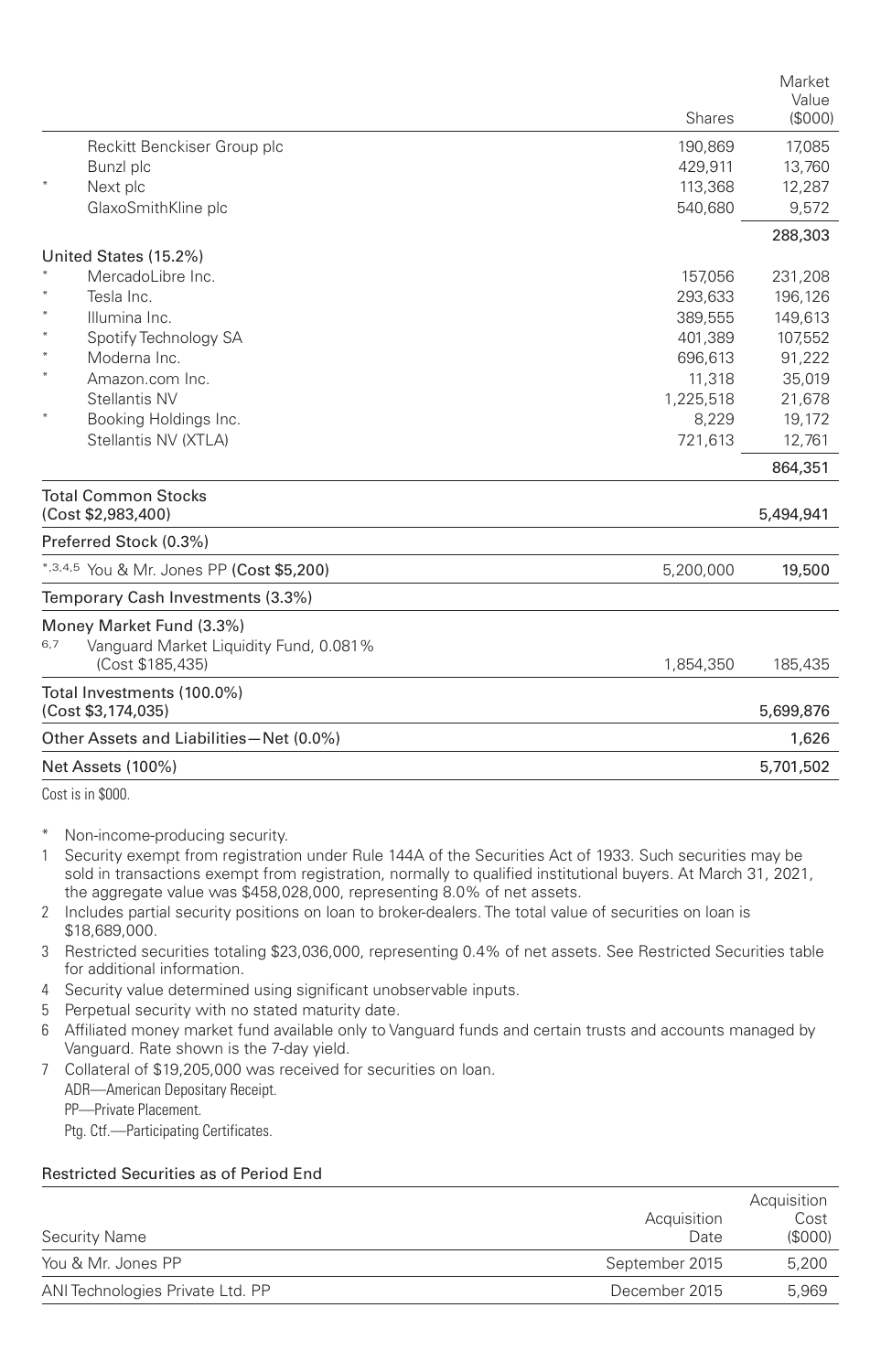## Derivative Financial Instruments Outstanding as of Period End

| <b>Futures Contracts</b>           |            |                                        |                    |                                                           |
|------------------------------------|------------|----------------------------------------|--------------------|-----------------------------------------------------------|
|                                    |            |                                        |                    | (S000)                                                    |
|                                    | Expiration | Number of<br>Long (Short)<br>Contracts | Notional<br>Amount | Value and<br>Unrealized<br>Appreciation<br>(Depreciation) |
| Long Futures Contracts             |            |                                        |                    |                                                           |
| E-mini S&P 500 Index               | June 2021  | 5                                      | 992                | 9                                                         |
| Mini MSCI EAFE Index               | June 2021  | 996                                    | 109,161            | (554)                                                     |
| <b>MSCI Emerging Markets Index</b> | June 2021  | 773                                    | 51,115             | (728)                                                     |
|                                    |            |                                        |                    | (1, 273)                                                  |

A. Security Valuation: Securities are valued as of the close of trading on the New York Stock Exchange (generally 4 p.m., Eastern time) on the valuation date. Equity securities are valued at the latest quoted sales prices or official closing prices taken from the primary market in which each security trades; such securities not traded on the valuation date are valued at the mean of the latest quoted bid and asked prices. Securities for which market quotations are not readily available, or whose values have been affected by events occurring before the portfolio's pricing time but after the close of the securities' primary markets, are valued at their fair values calculated according to procedures adopted by the board of trustees. These procedures include obtaining quotations from an independent pricing service, monitoring news to identify significant market- or security-specific events, and evaluating changes in the values of foreign market proxies (for example, ADRs, futures contracts, or exchange-traded funds), between the time the foreign markets close and the portfolio's pricing time. When fair-value pricing is employed, the prices of securities used by a portfolio to calculate its net asset value may differ from quoted or published prices for the same securities. Investments in Vanguard Market Liquidity Fund are valued at that fund's net asset value. Temporary cash investments are valued using the latest bid prices or using valuations based on a matrix system (which considers such factors as security prices, yields, maturities, and ratings), both as furnished by independent pricing services.

B. Foreign Currency: Securities and other assets and liabilities denominated in foreign currencies are translated into U.S. dollars using exchange rates obtained from an independent third party as of the portfolio's pricing time on the valuation date. Realized gains (losses) and unrealized appreciation (depreciation) on investment securities include the effects of changes in exchange rates since the securities were purchased, combined with the effects of changes in security prices. Fluctuations in the value of other assets and liabilities resulting from changes in exchange rates are recorded as unrealized foreign currency gains (losses) until the assets or liabilities are settled in cash, at which time they are recorded as realized foreign currency gains (losses).

C. Futures Contracts: The portfolio uses index futures contracts to a limited extent, with the objective of maintaining full exposure to the stock market while maintaining liquidity. The portfolio may purchase or sell futures contracts to achieve a desired level of investment, whether to accommodate portfolio turnover or cash flows from capital share transactions. The primary risks associated with the use of futures contracts are imperfect correlation between changes in market values of stocks held by the portfolio and the prices of futures contracts, and the possibility of an illiquid market. Counterparty risk involving futures is mitigated because a regulated clearinghouse is the counterparty instead of the clearing broker. To further mitigate counterparty risk, the portfolio trades futures contracts on an exchange, monitors the financial strength of its clearing brokers and clearinghouse, and has entered into clearing agreements with its clearing brokers. The clearinghouse imposes initial margin requirements to secure the portfolio's performance and requires daily settlement of variation margin representing changes in the market value of each contract. Any securities pledged as initial margin for open contracts are noted in the Schedule of Investments.